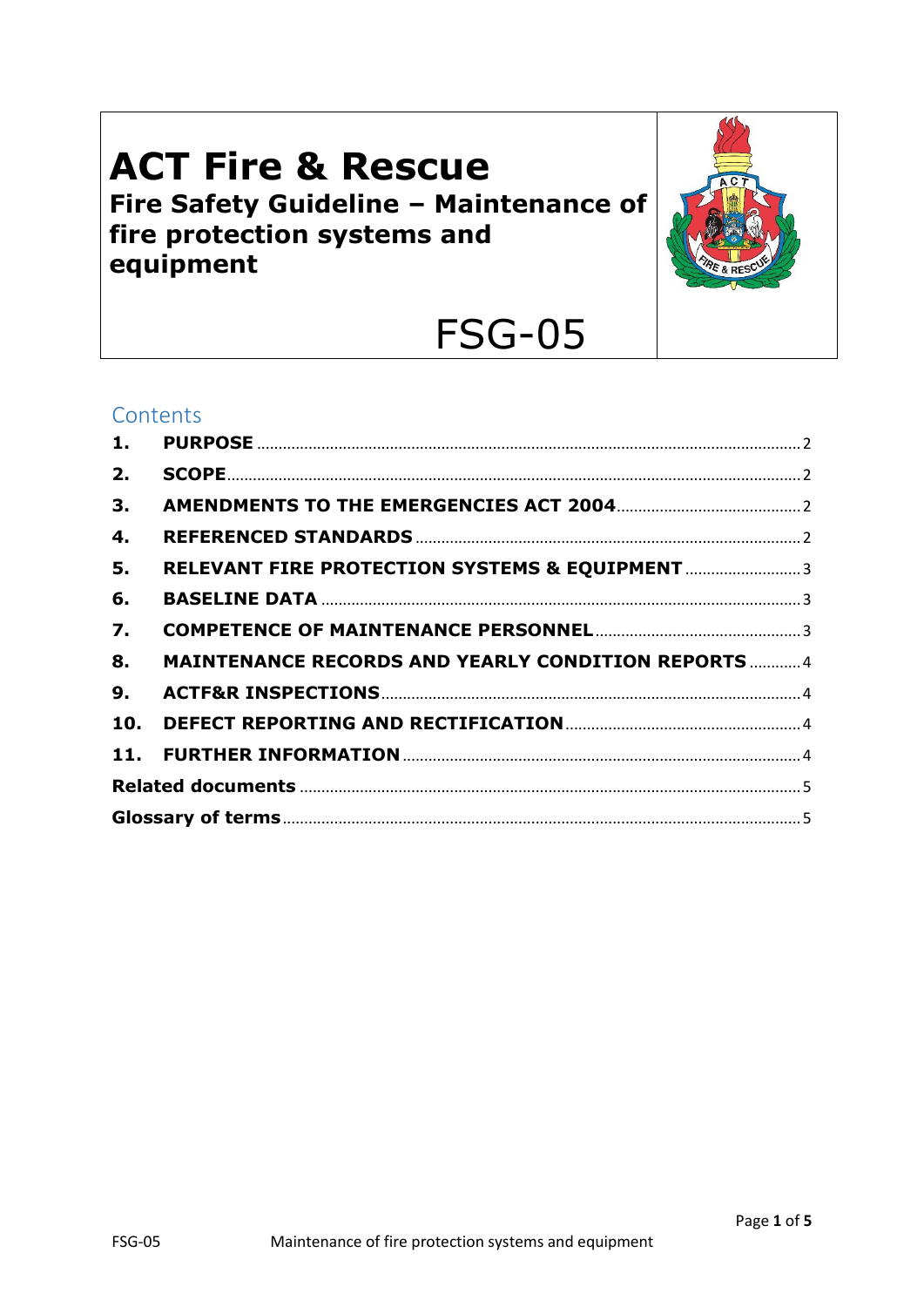### FSG-05: Maintenance of fire protection systems and equipment

#### <span id="page-1-0"></span>**1. PURPOSE**

1.1. This guideline has been developed by ACT Fire & Rescue (ACTF&R) to:

- $\circ$  advise building owners/occupiers of their legal obligations to maintain building fire protection systems and equipment following amendments to the *Emergencies Act 2004* (the Act) that came into effect in June 2019, and
- $\circ$  confirm the requirements and expectations that ACTF&R has of building owners/occupiers in relation to these amendments.

#### <span id="page-1-1"></span>**2. SCOPE**

2.1. This guideline applies to installed fire protection systems and equipment in all class 2 – 9 buildings as categorised by the National Construction Code (NCC) throughout the ACT.

#### <span id="page-1-2"></span>**3. AMENDMENTS TO THE EMERGENCIES ACT 2004**

- 3.1. Up until 21st June 2019 Section 95(2)(b)of the Act stated that the occupier of a building committed an offence if they failed to maintain a fire appliance to a "reasonable standard". To clarify what that "reasonable standard" is, the Act has been amended as follows:
	- $\circ$  Section 95(2)(b) now reads:

"*The occupier of a premises commits an offence if-*

*(a) a fire appliance is provided or installed at the premises under a direction under section 92; and*

*(b) the occupier does not maintain the fire appliance in accordance with a proper maintenance standard*."

o New Section 95(7) has been inserted that reads:

*(7) In this section, proper maintenance standard means any one of the following:*

*(a) AS 1851 (Routine service of fire protection systems and equipment) as in force from time to time;*

*(b) AS/NZS 2293.2 (Emergency evacuation lighting for buildings Inspection and maintenance) as in force from time to time;*

*(c) a standard approved for the fire appliance as part of a building approval issued for the premises under the Building Act 2004, section 28;*

*(d) a standard of maintenance prescribed by regulation.*

#### <span id="page-1-3"></span>**4. REFERENCED STANDARDS**

#### 4.1. **AS 1851 and AS 2293.2 have been adopted.**

4.2. Any reference to AS 1851 or AS 2293.2 is to be taken as referring to the latest edition of those Standards including any amendments.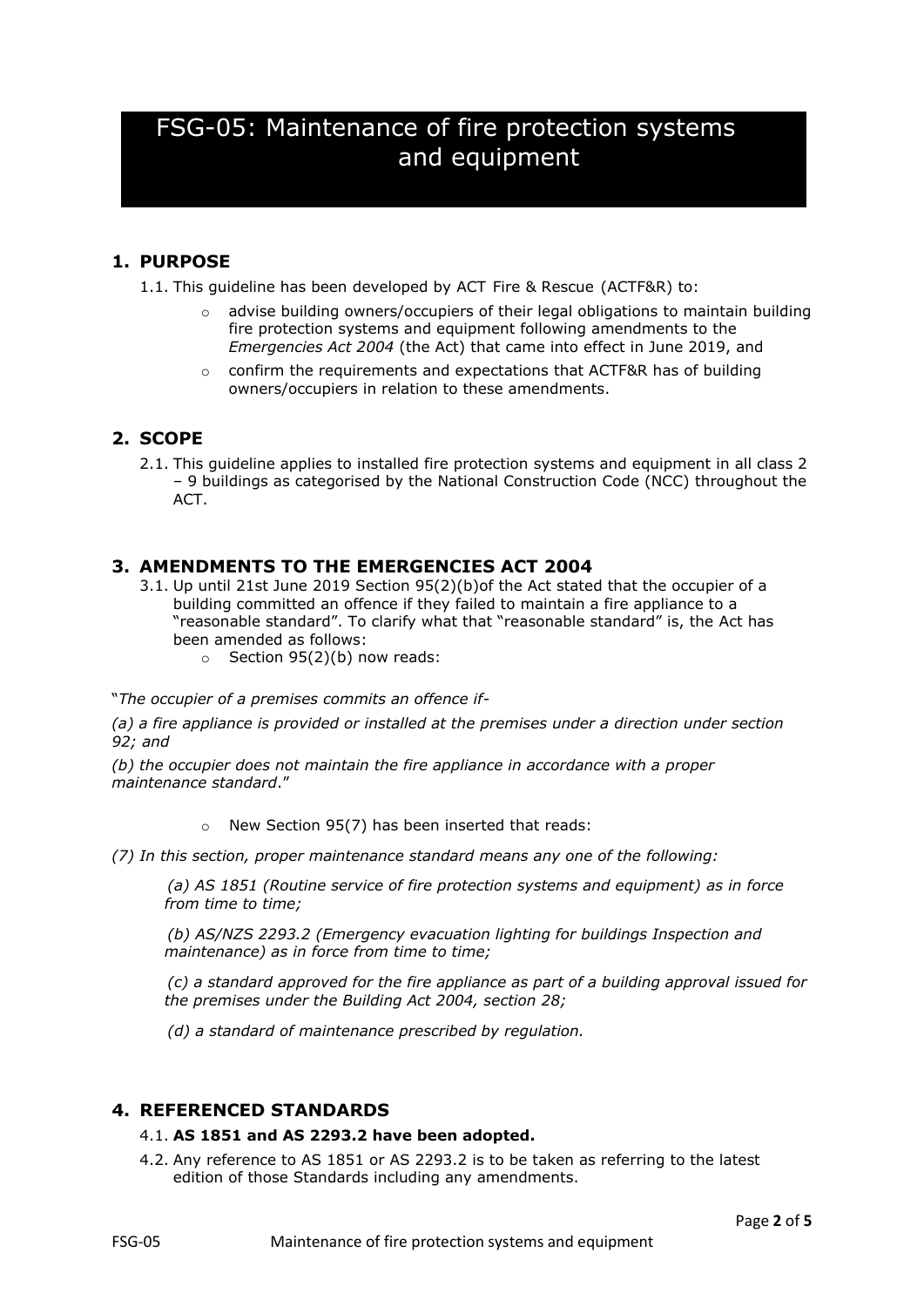#### <span id="page-2-0"></span>**5. RELEVANT FIRE PROTECTION SYSTEMS & EQUIPMENT**

- 5.1. "*Fire Appliance*" as mentioned in Section 95(2)(b) of the Act is deemed to include all systems and equipment covered by AS 1851 and As 2293.2.
- 5.2. The definition of "fire appliance" as per the Act includes;
	- a) Any vehicle, equipment, implement or thing used for the prevention, extinguishing or containment of fire or smoke; and
	- b) Any fire alarm; and
	- c) Any apparatus for alerting the occupants of a building to a fire or facilitating the evacuation of the building; and
	- d) Equipment used for the control or evacuation of smoke from a building.
- 5.3. Adoption of AS 1851 and AS 2293.2 has provided clarification of the fire protection systems and equipment required to be maintained to those Standards, including;
	- o Automatic fire sprinkler systems
	- o Fire pumpsets
	- o Fire hydrant systems
	- o Hydrant valves
	- o Water storage tanks for fire protection systems
	- o Fire detection and alarm systems
	- o Special hazard systems
	- o Delivery lay flat fire hose
	- o Fire hose reels
	- o Portable and wheeled fire extinguishers
	- o Fire blankets
	- o Passive fire and smoke systems
	- o Fire and smoke control features of mechanical services
	- o Emergency planning in facilities
	- o Emergency escape lighting and exit signs

#### <span id="page-2-1"></span>**6. BASELINE DATA**

6.1. Results of routine service activities required under AS 1851 may require verification against baseline data. AS 1851 recognizes that baseline data is not consistently available for all buildings however ACTF&R expects building owners and maintenance providers to make concerted efforts to compile this data where required.

#### <span id="page-2-2"></span>**7. COMPETENCE OF MAINTENANCE PERSONNEL**

- 7.1. It is important that maintenance of building fire protection systems and equipment is carried out by competent persons. ACTF&R recognises that holding relevant nationally recognized units of competency from the Australian Qualification Framework (AQF) is an appropriate way to demonstrate competence regarding the maintenance of fire protection systems and equipment. Appropriate national accreditation schemes may also demonstrate the required level of competency.
- 7.2. **It is the responsibility of building owners and their delegated representatives to ensure that individuals undertaking maintenance of their buildings fire protection systems and equipment are competent.**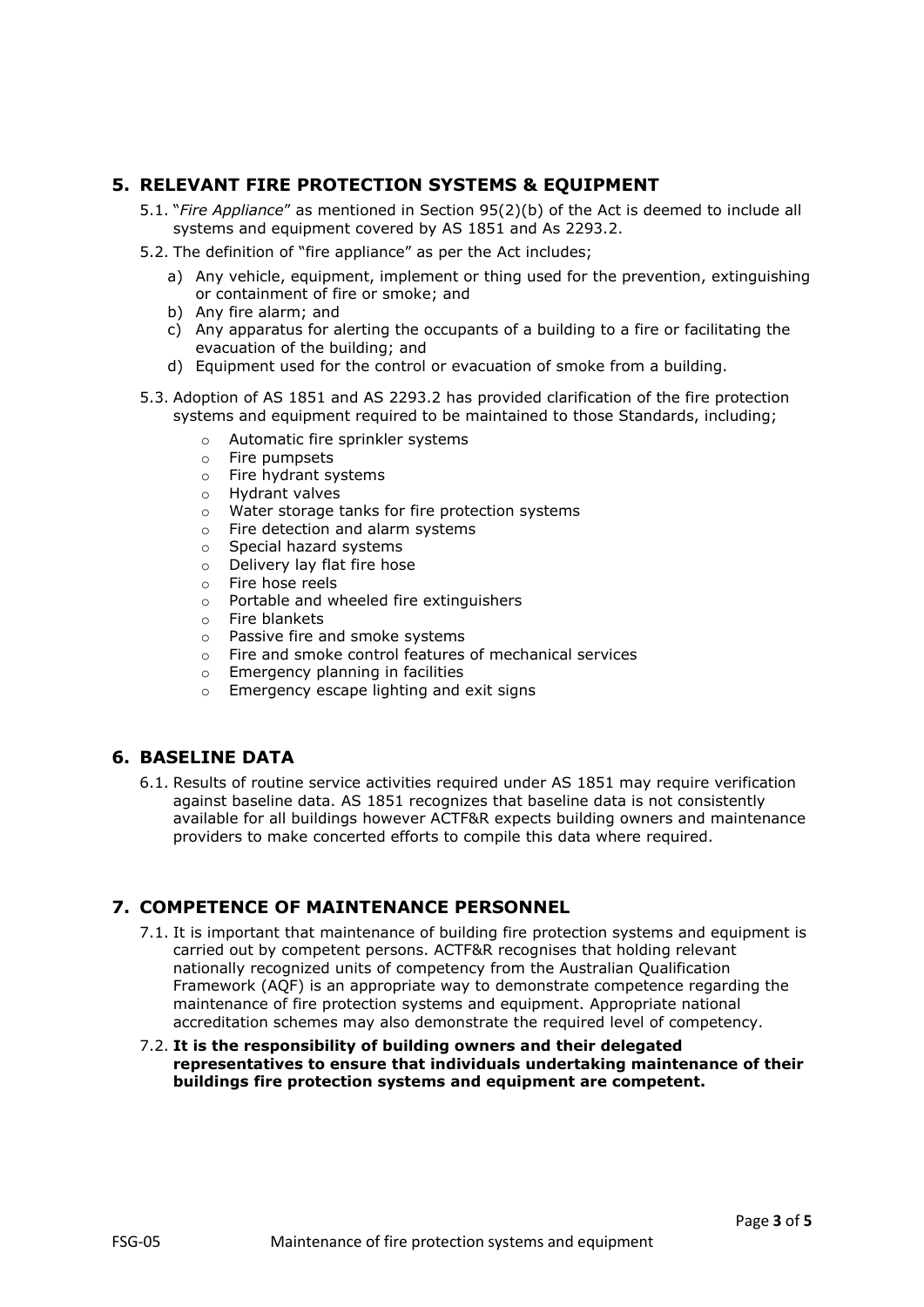#### <span id="page-3-0"></span>**8. MAINTENANCE RECORDS AND YEARLY CONDITION REPORTS**

- 8.1. Records of maintenance (electronic or hard copy) must be kept by the building owner or their delegated representative as per the Standards, with the exception of those described in 8.2 below. These records including logbooks, summary records and yearly condition reports are to be available for inspection by ACTF&R within 48 hours following request. That these documents are made available for inspection by ACTF&R is mandatory under Section 101(f) of the *Act*.
- 8.2. Hard copy logbooks kept on site so as to comply with section 1.16.6 of AS 1851 are not required to include details described in section 1.16.3 (d), those being;

*(d) Each activity performed, including recorded results if required, and 'pass' or 'fail' as appropriate.*

These details however, must be made available to ACTF&R on request as per 8.1 above.

#### <span id="page-3-1"></span>**9. ACTF&R INSPECTIONS**

- 9.1. Under Section 104 of the Act ACTF&R are entitled to at any time, enter premises to find out whether the premises comply with any relevant fire & safety requirements, maintenance or testing requirements in the building code or any standard applying to the premises under Territory law.
- 9.2. Under Section  $101(q)$  of the Act the occupier, or anyone at the premises is required to provide reasonable assistance to an inspector on request.
- 9.3. Wherever possible ACTF&R Inspectors will contact building owners/occupiers prior to any planned inspections.

#### <span id="page-3-2"></span>**10. DEFECT REPORTING AND RECTIFICATION**

- 10.1.In accordance with the procedure outlined in AS 1851 the following applies to all fire protection systems and equipment installed in a building.
	- $\circ$  The building owner or their nominated representative must be notified of critical defects before the maintenance service provider leaves site, or where this cannot be achieved, as soon as possible. Written confirmation of critical defects shall be provided within 24 hours.
	- o Non-critical defects, non-conformances and out of tolerance activities will be communicated in writing to the building owner by the maintenance service provider within one week.

It is the building owner's responsibility to rectify any identified defects. Critical defects should be rectified with the minimum of delay. Non-critical defects and nonconformances should be rectified or resolved as soon as practicable.

10.2.In recognition of the possible impact of these amendments ACTF&R is committed to working collaboratively with building owners and maintenance service providers to negotiate realistic pathways towards rectification of defects and non-conformances. Any such negotiated pathways will be subject to improvement notices issued under Section 87 of the *Act*. Please contact [ACTFRFireSafety@act.gov.au](mailto:ACTFRFireSafety@act.gov.au) to pursue this process.

#### <span id="page-3-3"></span>**11. FURTHER INFORMATION**

- 11.1.If you require further information regarding the requirements to maintain fire protection systems and equipment in your building ACTF&R recommends consulting an appropriately qualified person specializing in building fire safety systems.
- 11.2.Any questions regarding this guideline should be emailed to [ACTFRFireSafety@act.gov.au](mailto:ACTFRFireSafety@act.gov.au) for clarification.